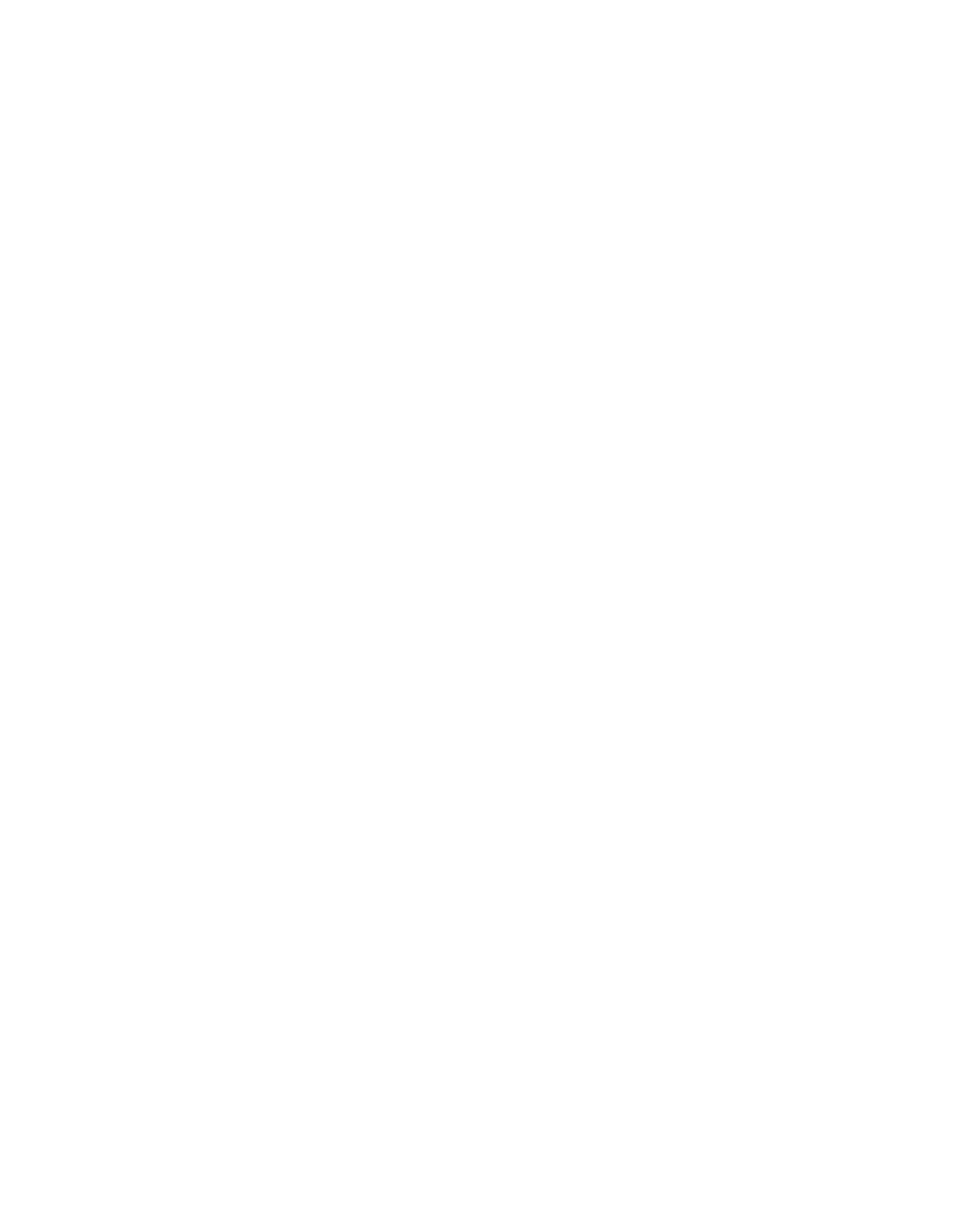

## **PROJET DE LOI (200-) (AMENDEMENT No. 5) SUR LA PROPRIÉTÉ FONCIÈRE**

#### **European Convention on Human Rights**

The President of the Legislation Committee has made the following statement –

In the view of the Legislation Committee the provisions of the Projet de Loi (200-) (Amendement No. 5)sur la propriété foncière are compatible with the Convention Rights.

(Signed) **Connétable of St. Clement**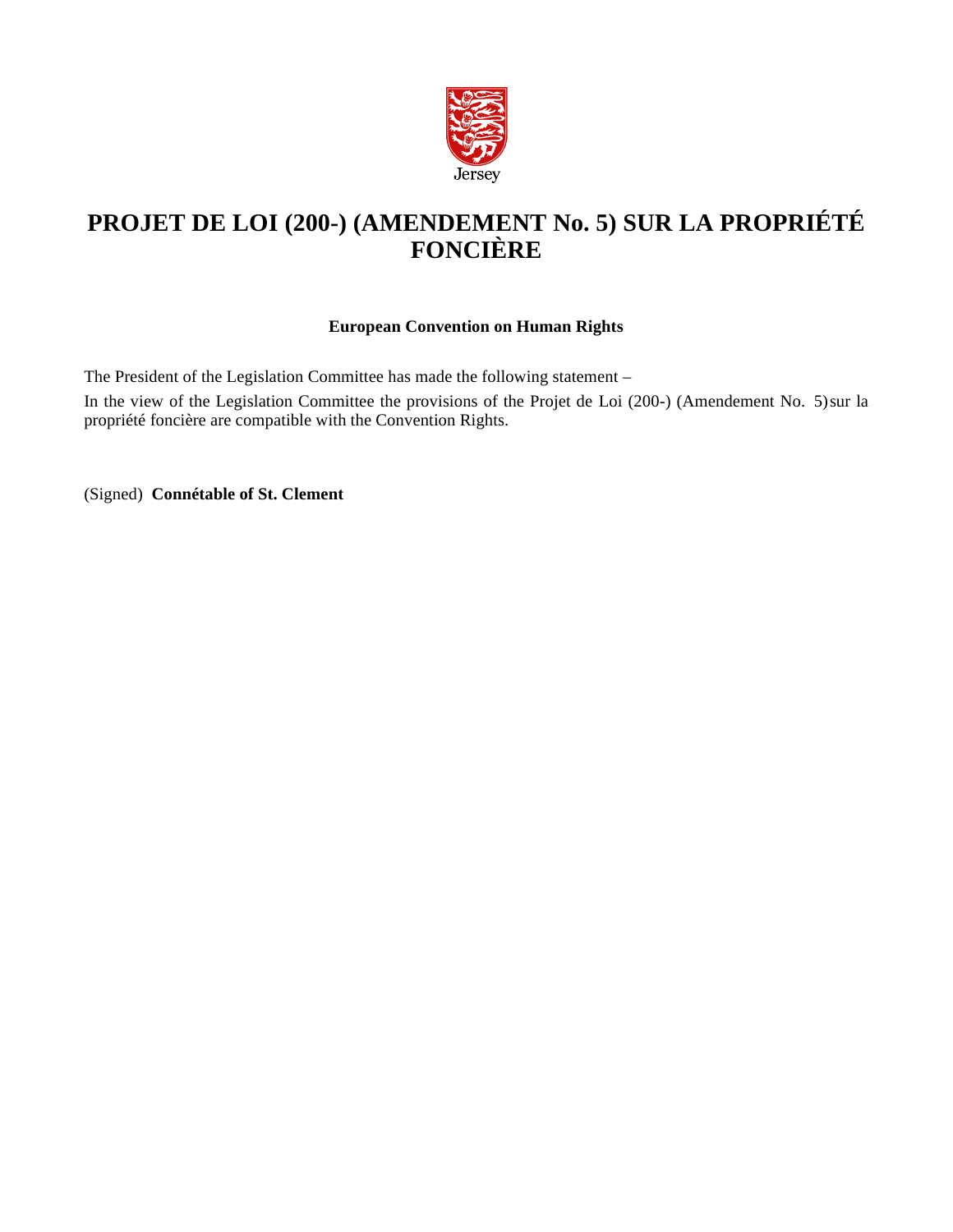#### **REPORT**

Under the terms of Article 12 of the*Loi* (1880) *sur la propriété foncière* ("the 1880 *Loi*") only acts and judgments of the Royal Court are capable of being registered in the Public Registry to create a judicial hypothec (or charge) on land belonging to a judgment debtor.

On 1st June 2004 the jurisdiction of the Petty Debts Court in relation to civil debt was increased from £2,000 to £10,000 $^{[1]}$ 

The Bailiff and the Deputy Bailiff, having consulted the Judge of the Petty Debts Court, have suggested an amendment to the 1880 *Loi* to permit judgments of the Petty Debts Court to be registered in the Public Registry so as to create a judicial hypothec in favour of a judgment creditor on all land belonging to a judgment debtor. A judgment creditor who has registered the judgment in the Public Registry obtains some security as the judgment debtor is not able to sell or otherwise dispose of land without the consent of the judgment creditor. The judgment creditor gives consent once arrangements have been put in place for the judgment creditor to receive settlement of any outstanding sums from the proceeds of sale of the property, assuming there are sufficient funds after payment of any other judicial hypothecs bearing an earlier date.

The opportunity has been taken to correct some out-of-date references in Article 16 of the 1880 Law.

\_\_\_\_\_\_\_\_\_\_\_\_\_\_\_\_\_\_\_\_\_\_\_\_\_\_\_\_\_\_\_\_\_\_\_\_\_\_\_\_\_\_\_\_\_\_\_\_\_\_\_\_\_\_\_\_\_\_\_\_\_\_\_

#### **European Convention on Human Rights**

Article 16 of the Human Rights (Jersey) Law 2000 will, when brought into force by Act of the States, require the Committee in charge of a Projet de Loi to make a statement about the compatibility of the provisions of the Projet with the Convention rights (as defined by Article 1 of the Law). Although the Human Rights (Jersey) Law 2000 is not yet in force, on 2nd March 2005 the Legislation Committee made the following statement before Second Reading of this projet in the States Assembly –

In the view of the Legislation Committee the provisions of the Projet de Loi (200-) (Amendement No. 5) sur la propriété foncière are compatible with the Convention Rights.

#### **Re-issue Note**

This projet is re-issued because the title of the Law was previously incorrectly quoted in the Human Rights statement on this page.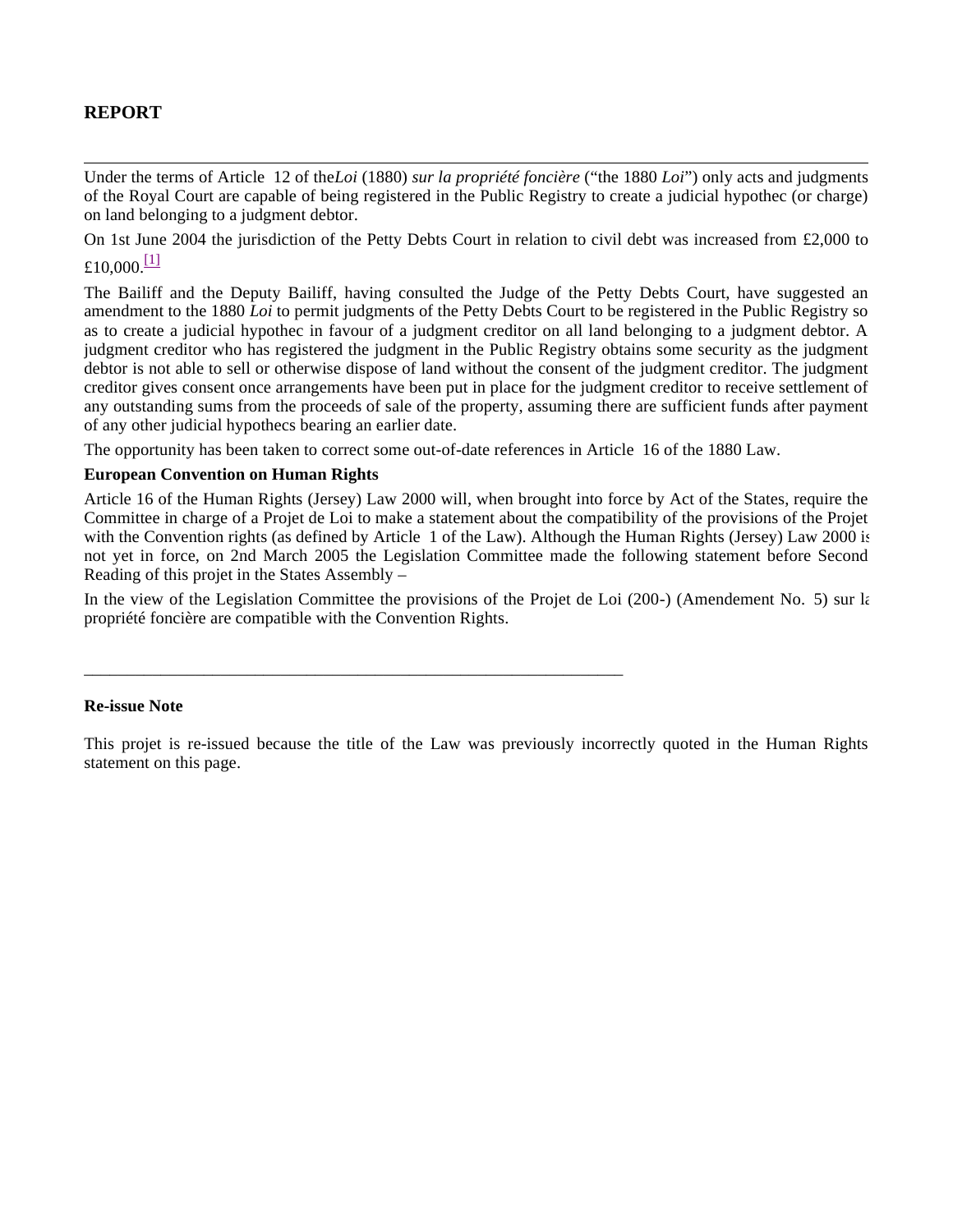#### **Explanatory Note**

This projet de loi will amend the Loi (1880) sur la propriété foncière so that judgments of the Petty Debts Court will be capable of being registered in the Public Registry so as to create a judicial hypothec. The opportunity has been taken to correct some out-of-date references in Article 16 of the 1880 Law.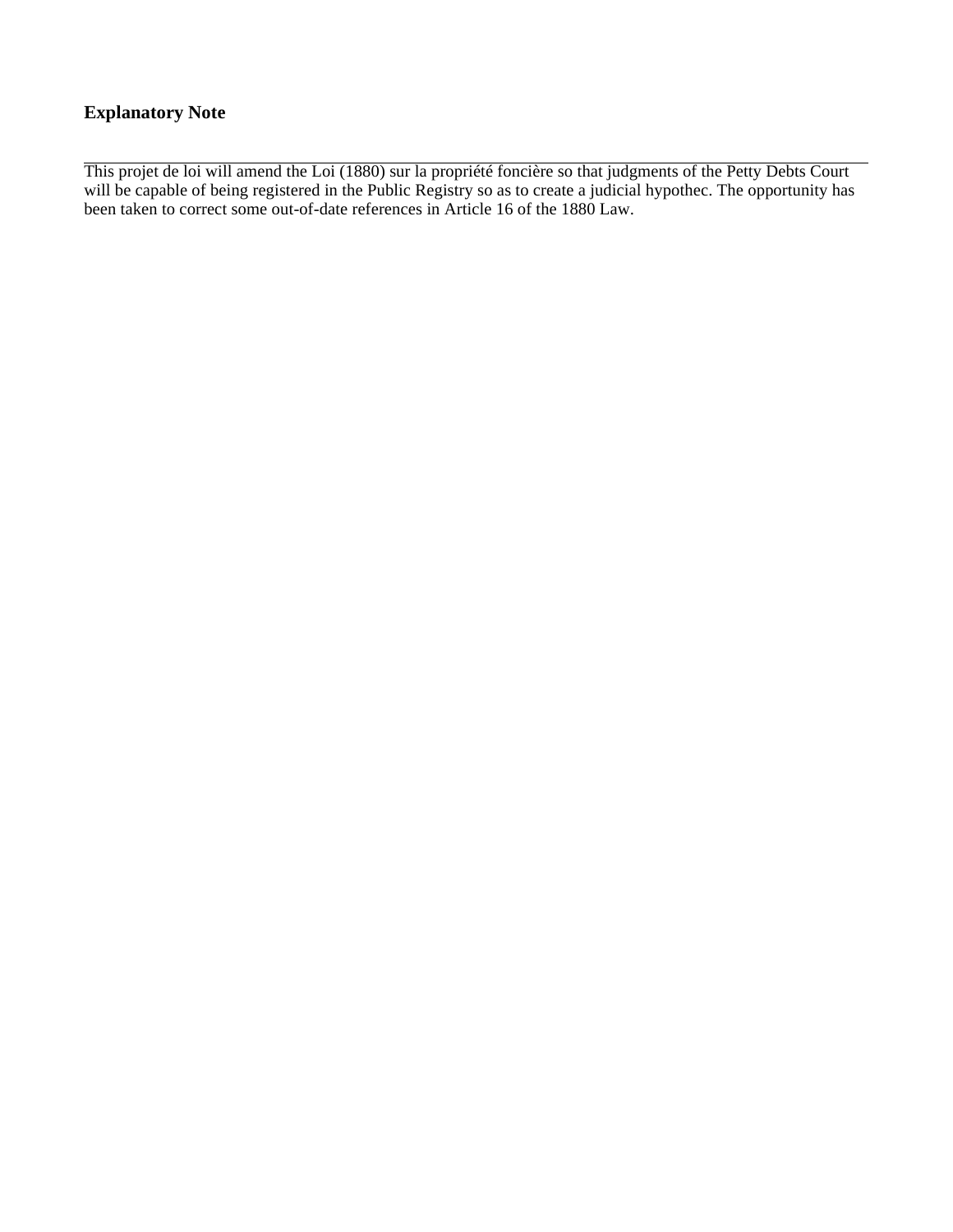#### **English Translation**

#### **1 Interpretation**

In this Law "principal Law" means the Loi (1880) sur la propriété foncière.

#### **2 Article 12 substituted**

For Article 12 of the principal Law there shall be substituted the following Article –

#### **"12**

A judicial hypothec is that which results from *actes* and judgments of the Royal Court or the Petty Debts Court, provided that the provisions of this Law have been fulfilled.".

#### **3 Article 13 amended**

In Article 13(1) of the principal Law for the words"of the Royal Court" there shall be substituted the words "either of the Royal Court or of the Petty Debts Court".

#### **4 Article 16 substituted**

For Article 16 of the principal Law there shall be substituted the following Article –

#### **"16**

- (1) When a debt (*créance*) or other claim carrying a legal or judicial hypothec, becomes extinguished by whatever cause, or when the hypothec resulting from the registration of an *acte* or a judgment of the Royal Court or of the Petty Debts Court given in any proceedings has lost its date (priority), by reason of the registration in the Public Registry of an *acte* or judgment in the same proceedings having a subsequent date, the person having the benefit of the hypothec shall be required to cause it to be cancelled in the Public Registry within one month of the day on which the debt (*créance*), claim or hypothec was extinguished.
- (2) To this effect, he shall produce to the Judicial Greffier the *acte* or the written judgment, on which the latter had specified the date for remitting it for registration. If he is unable to produce the said *acte*, he must furnish to the Judicial Greffier an affidavit or solemn declaration, executed before one of the jurats, setting out the reasons why the *acte* could not be produced, and an affirmation that the said *acte* has not been transferred to another person.
- (3) The Judicial Greffier, on production of such document, shall effect the said cancellation: to which the creditor must put his signature.
- (4) If the debt (*créance*) or claim was extinguished in consideration of a payment made to the hypothecary creditor, the latter may require the debtor to remit that sum, before giving him a discharge.
- (5) Any hypothecary creditor who neglects to effect the said cancellation may, upon a simple action in the Petty Debts Court, be ordered to effect the same.".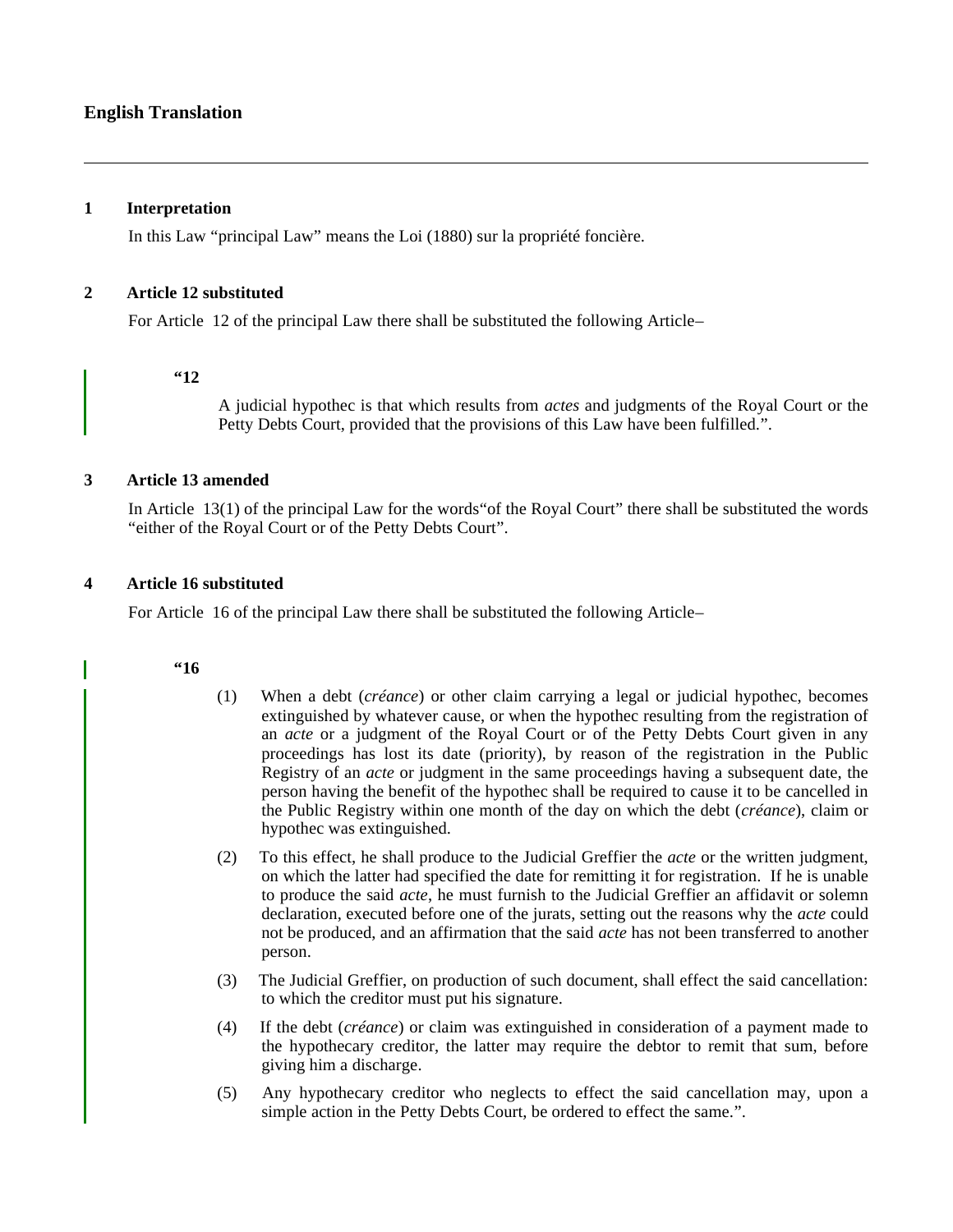#### **5 Citation and commencement**

This Law may be cited as the Loi (200-) (Amendement No. 5) sur la propriété foncière and shall come into force on the seventh day following its registration.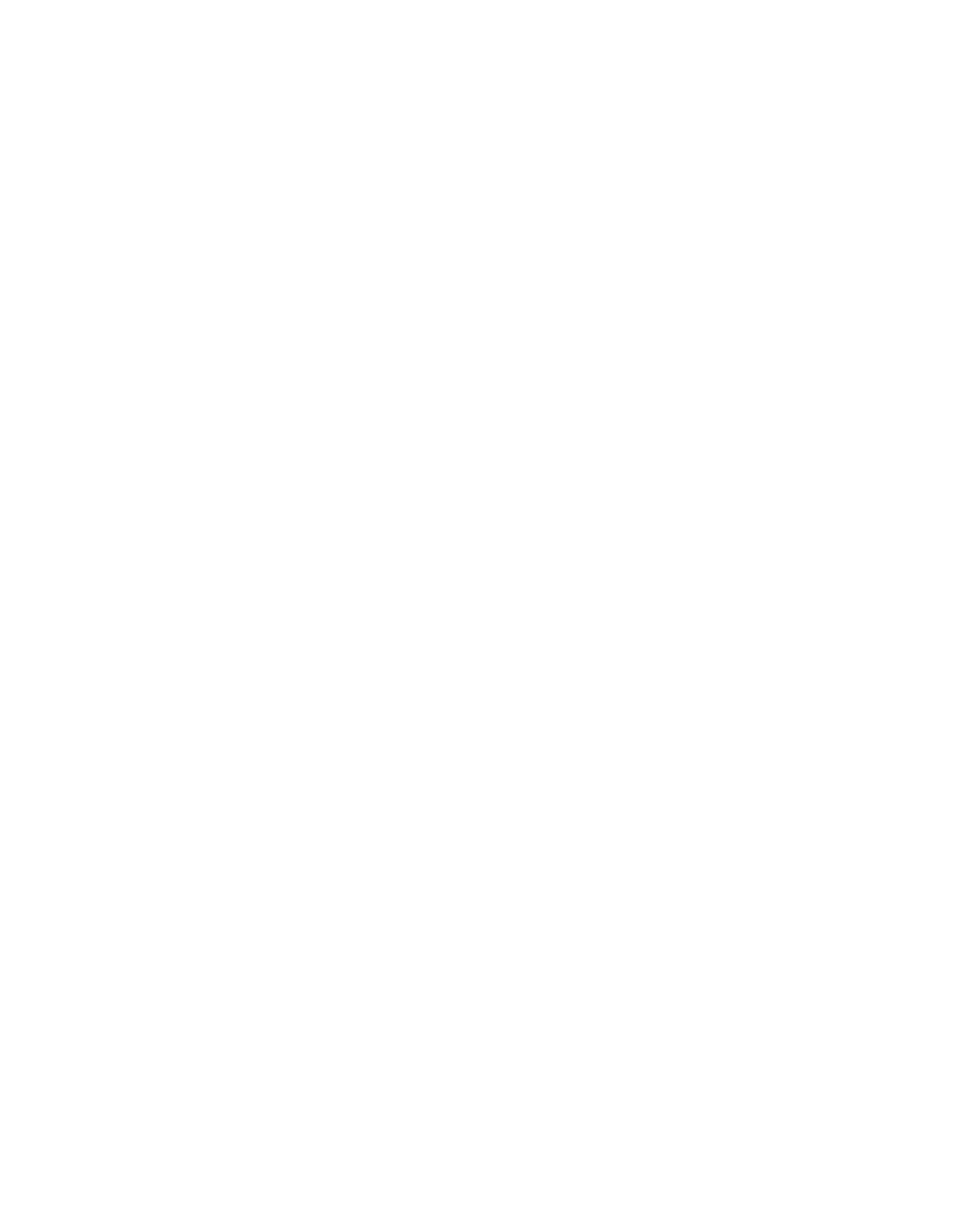

### **PROJET DE LOI (200-) (AMENDEMENT No. 5) SUR LA PROPRIÉTÉ FONCIÈRE**

LOI pour modifier en plus la Loi (1880) sur la propriété foncière.

| Adoptée par les Etats                                              | [date to be inserted] |
|--------------------------------------------------------------------|-----------------------|
| Confirmée par Ordre de Sa Majesté en Conseil [date to be inserted] |                       |
| Enregistré                                                         | [date to be inserted] |

**LES ETATS**, moyennant la sanction de Sa Très Excellente Majesté en Conseil, ont adopté la Loi suivante –

#### **1 Clause interprétative**

Dans cette Loi les mots "la Loi principale" signifient la Loi (1880) sur la propriété foncière.<sup>[1]</sup>

#### **2 Substitution de l'Article 12**

A l'Article 12 de la Loi principale<sup>[2]</sup> sera substitué l'Article suivant –

#### **"12**

L'hypothèque judiciaire est celle qui résulte des actes et des jugements soit de la Cour Royale soit de la Cour pour le Recouvrement de Menues Dettes, pourvu que les dispositions de la présente Loi aient été remplies.".

#### **3 Modification de l'Article 13**

Dans l'Article 13(1) de la Loi principale, <sup>[3]</sup> aux mots "de la Cour Royale" seront substitués les mots "soit de la Cour Royale soit de la Cour pour le Recouvrement de Menues Dettes".

#### **4 Substitution de l'Article 16**

A l'Article 16 de la Loi principale<sup>[4]</sup> sera substitué l'Article suivant –

#### **"16**

(1) Lorsqu'une créance ou une autre réclamation, emportant une hypothèque légale ou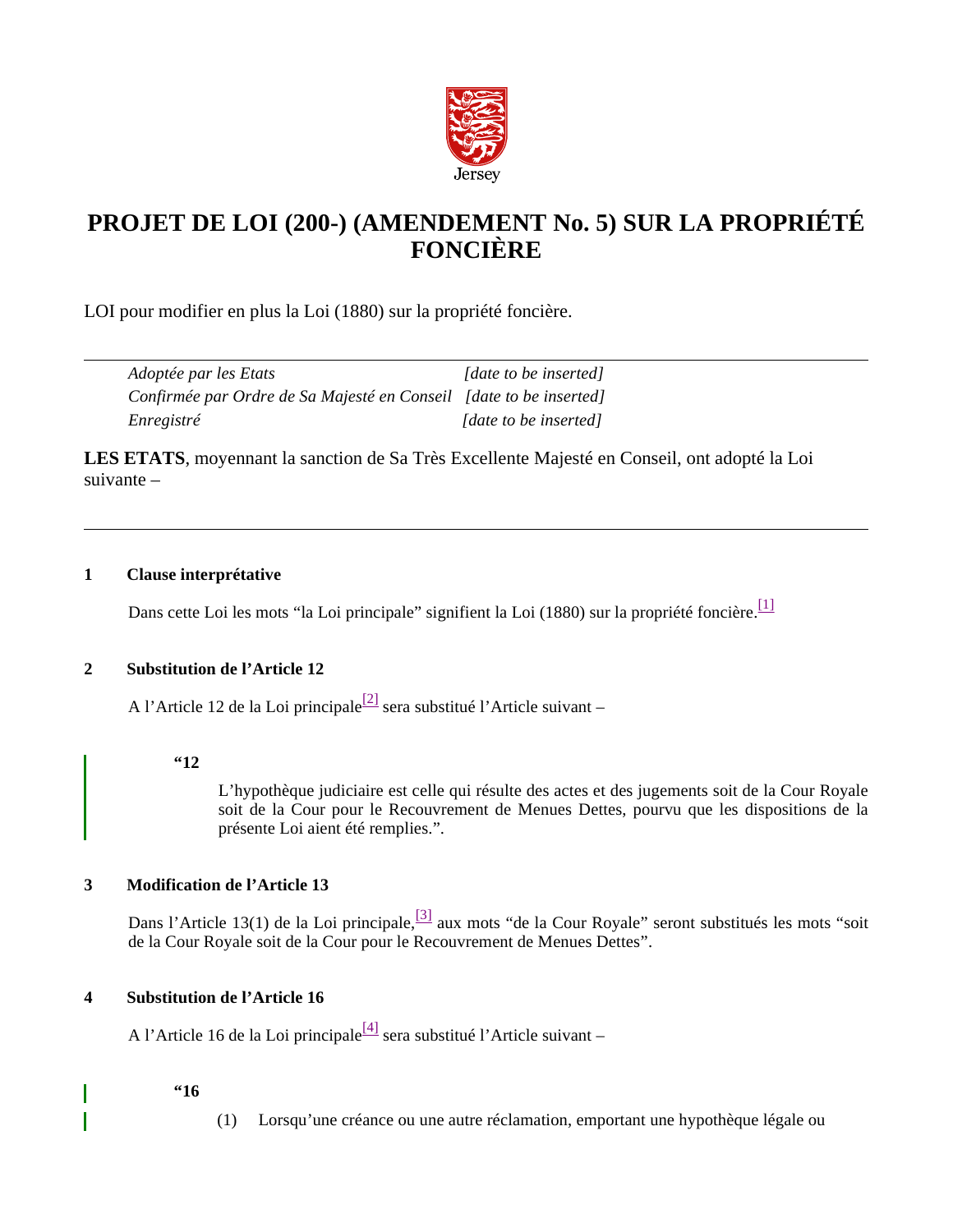- judiciaire, deviendra éteinte par n'importe quelle cause, ou que l'hypothèque résultant de l'enregistrement d'un acte ou d'un jugement soit de la Cour Royale soit de la Cour pour le Recouvrement de Menues Dettes rendu dans une procédure aura perdu sa date, en conséquence de l'inscription au Registre Public d'un acte ou jugement dans la même procédure ayant une date subséquente, la personne ayant droit à l'hypothèque sera tenue de la faire rayer du Registre Public dans le délai d'un mois du jour de l'extinction de la créance, réclamation, ou hypothèque.
- (2) A cet effet, elle produira au Greffier Judiciaire l'acte ou le jugement inscrit, sur lequel celui-ci avait constaté la date de la remise pour enregistrement. Si elle ne peut produire ledit acte, elle devra produire au Greffier Judiciaire un affidavit ou déclaration solennelle, passé devant un des jurés justiciers, constatant la cause pour laquelle l'acte n'a pu être produit, et l'affirmation que ledit acte n'a point été transféré à une autre personne.
- (3) Le Greffier Judiciaire, sur la production de cette pièce, fera ladite radiation: à laquelle ledit créancier devra apposer sa signature.
- (4) Si la créance ou la réclamation a été éteinte en considération d'un paiement fait au créancier hypothécaire, celui-ci pourra exiger du débiteur la remise de cette somme, avant de lui donner un acquit.
- (5) Tout créancier hypothécaire qui négligerait d'effectuer ladite radiation pourra, sur une simple action à la Cour pour le Recouvrement de Menues Dettes, être condamné à l'effectuer.".

#### **5 Intitulé et entrée en vigueur**

La présente Loi pourra être citée sous le titre de Loi (200-) (Amendement No. 5) sur la propriété foncière et entrera en vigueur le 7ème jour après son enregistrement.